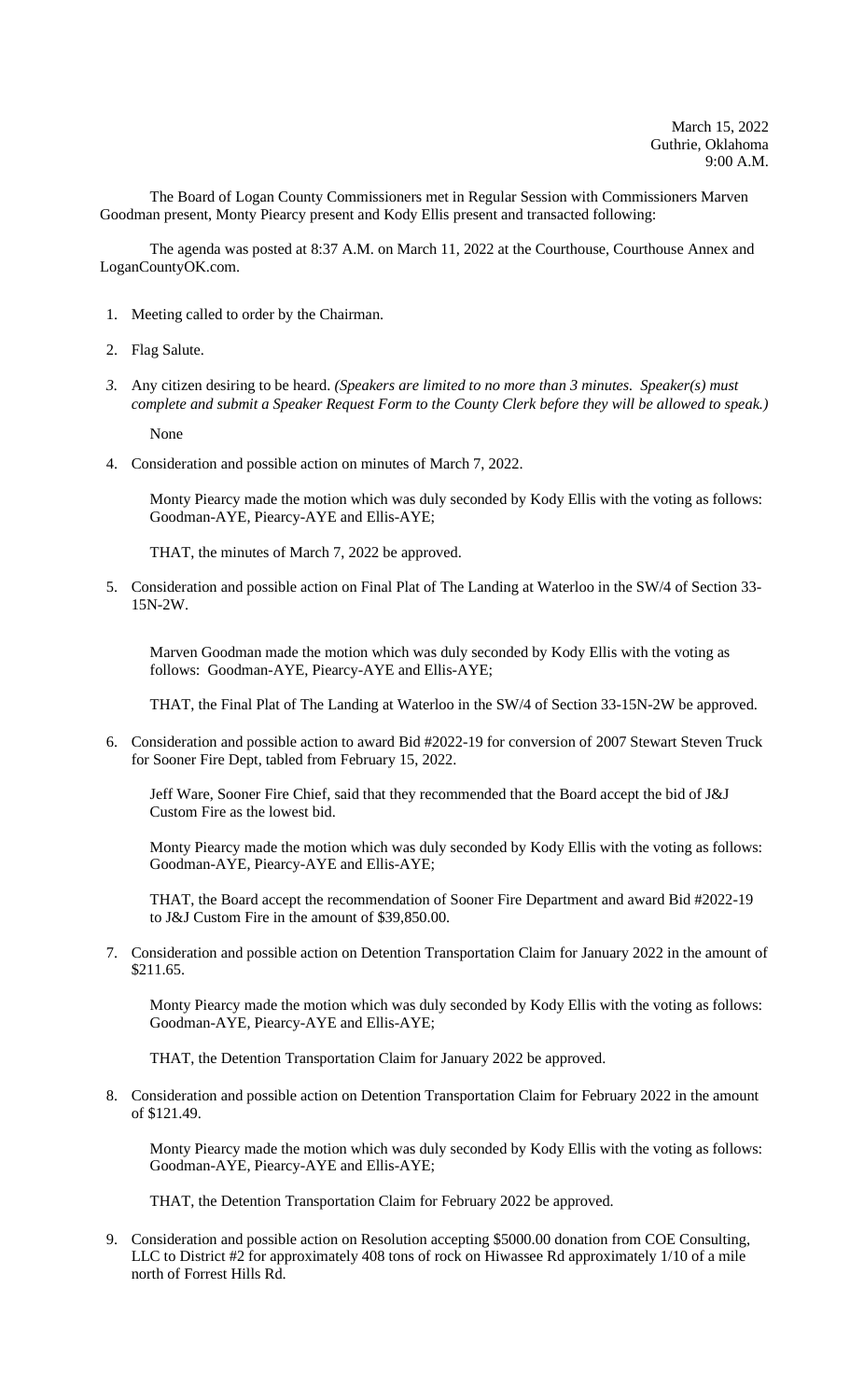Marven Goodman made the motion which was duly seconded by Monty Piearcy with the voting as follows: Goodman-AYE, Piearcy-AYE and Ellis-AYE;

THAT, Resolution #22-013 accepting a \$5000.00 donation from COE Consulting, LLC to District #2 for rock on Hiwassee Rd be approved.

10. Discussion with county fire departments regarding purchasing a truck and dozer for fighting wildfires.

Discussion was held regarding assisting the fire departments with a purchase of a truck, trailer and dozer to use for fighting wildfires.

Commissioner Ellis said that his department has been called out to assist with multiple fires. He said the equipment is used to make fire breaks. He said that he wants to assist in any way possible. He said in discussions with fire chiefs additional equipment could be used specifically to be used for fighting wildfires. He said he is seeking input for the any possibility of the county, with the assistance of the fire departments, to purchase a truck, trailer and dozer. He said any discussion regarding who is responsible for keeping and maintaining the equipment could be worked out with the fire departments.

Jeff Ware, Sooner Fire Chief, said it would be a good idea.

Commissioner Piearcy said that type of equipment is only used a few times a year for fires. He said he doesn't see spending one-half million dollars of taxpayer funds to purchase this equipment to be used seldomly. He said if the fire departments want to purchase between them, he isn't against it. He just doesn't see it as a good investment when not used often.

Commissioner Goodman said he agrees with Commissioner Piearcy that the fire departments are supported.

Commissioner Piearcy asked if the Forestry Department assists during a wildfire. Chief Ware said that Forestry will bring trucks in to assist if needed.

Steven Haga, Emergency Management Director, said he will inquire about any possible grants that may assist with a purchase of this equipment.

11. Discussion of ARPA Funds and requests for expenditures and possible uses for county improvements.

Commissioner Goodman presented suggested uses of the ARPA funds that were derived from a committee meeting. He said the county currently has received \$4.65 million dollars and will receive another \$4.65 in May 2022.

We said the current projects being discussed are:

- \$6 million for six-story remodel
- \$1.5 million for roads and bridges evenly divided to the three districts
- \$.75 million to Sheriff for jail roof and patrol vehicle refresh
- \$.5 million to courthouse security system refresh, this would also include outdoor siren commander system, approximately \$50,000 and an electronic access system
- \$.3 million for employee premium pay
- \$.25 million Health Department project

Commissioner Goodman said unencumbered funds can be transferred between the accounts within the ARPA Fund.

Commissioner Goodman said all ARPA funds must be encumbered by December 2024 and expended by December 2026.

Commissioner Goodman said the Health Department project would be construction of a drive-thru facility. He said they had an estimate of \$150 per square foot for a metal building. He said he believes that amount must be for a finished project not just the metal building.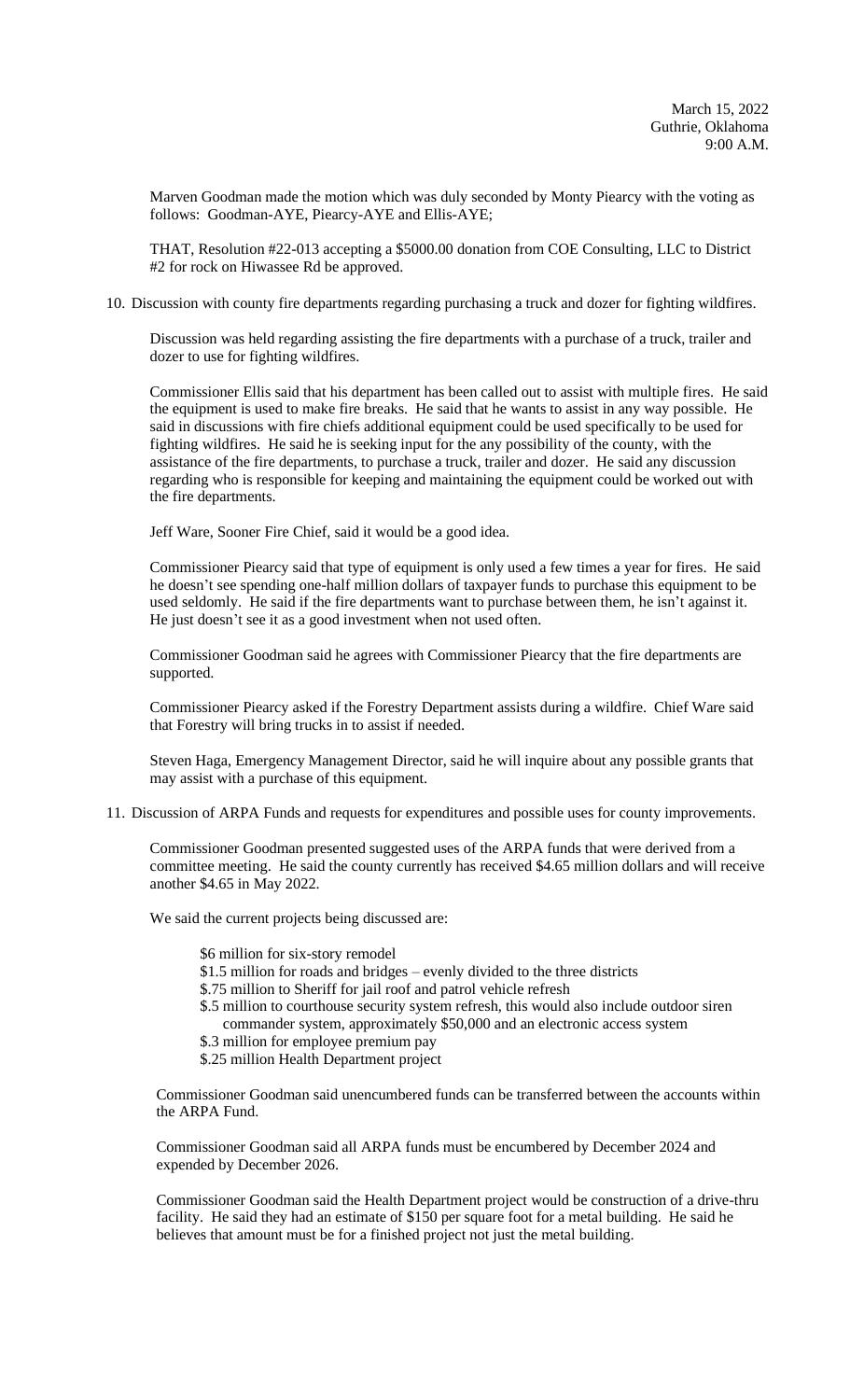Commissioner Goodman said there was a question whether the health department employees were eligible for premium pay. He said he received an email that stated they would not be eligible as they received \$500 from COVID funds.

Commissioner Piearcy asked if the courthouse funding would include several different projects. Commissioner Goodman said yes, it could include many projects. He said a primary projects would be the access control locks on the courthouse and county buildings.

Commissioner Piearcy asked about the outdoor siren project. Steven Haga said that it is called a Commander System. He said it would update the storm sirens and connect them to NOAA to be monitored and deployed by a NOAA warning. Commissioner Piearcy asked if the hazardous mitigation grant program would be able to fund this project. Clerk Cole said she is waiting for information regarding grant matching using the ARPA funds.

Commissioner Goodman said the Health Department is doing further research for their project. He said he believes a nice addition could be built for approximately \$100,000. He said they also have requests for refrigerators for keeping of vaccines. He said he is sure that \$250,000 would cover the cost of all the Health Department is requesting.

Commissioner Goodman said that Mr. Hixon has delivered an agreement from ZFI Engineering regarding the six-story building. The proposal has three tasks, performing structural assessment, evaluating interior walls for demolition and 3D laser scanning of the building. He said Mr. Hixon indicated that a construction manager and architectural engineer will need to be hired for the project. He said the architect is needed to work with the trades contractor on location of all of the different systems. He said that Mr. Hixon also stated that the 3d laser scanning proposal indicated that any plans created will remain the property of ZFI Engineering and not the county.

Commissioner Piearcy said if the laser scanning is performed and paid for by the county, the county should own the scan. He said that task 2, evaluation of interior walls for demolition, is the most important task.

12. Consideration and possible action on Resolution(s) Appointing Requisitioning Officers for various accounts.

None

13. Consideration and possible action on Resolution(s) Appointing Receiving Officers for various accounts.

None

14. Consideration and Possible Action on approving the following Permanent Road Crossing Permit for Logan County RWD #1:

Kody Ellis made the motion which was duly seconded by Monty Piearcy with the voting as follows: Goodman-AYE, Piearcy-AYE and Ellis-AYE;

THAT, the following Permanent Road Crossing Permit be approved:

Logan County RWD #1

(2" Water Line) RCP #22-001 Cross Henney Rd .16 miles north of SH 33 & Henney Rd 1,675' south of the NW/C of 14-17N-1W.

15. Discussion and possible action on the Consent Agenda:

Monty Piearcy made the motion which was duly seconded by Marven Goodman with the voting as follows: Goodman-AYE, Piearcy-AYE and Ellis-AYE;

THAT, the Consent Agenda be approved:

 Approve Payroll Claims for first installment of March 2022 Batch 693 and 694 – Pages 33-198-A

Transfer of Appropriations within Various Accounts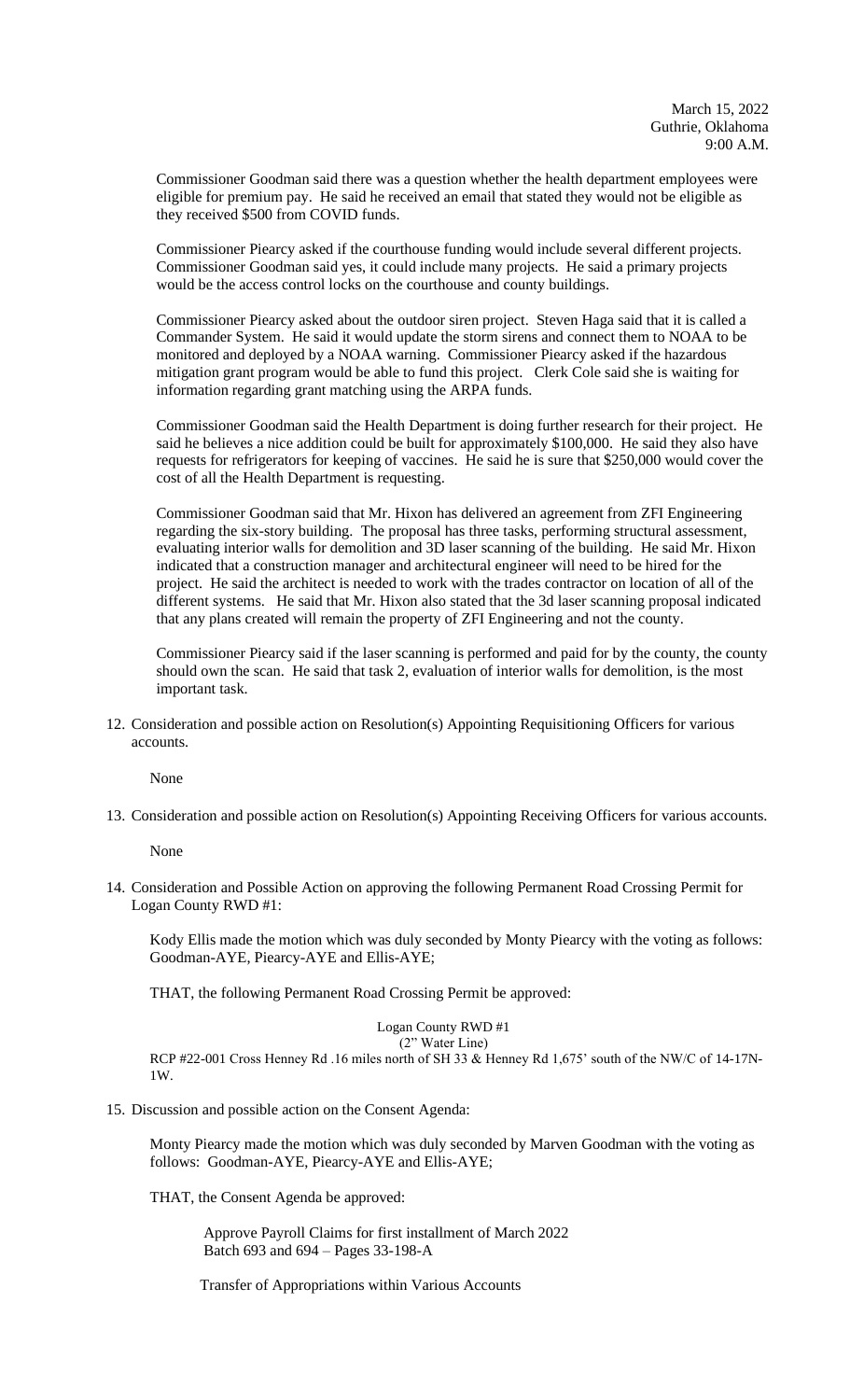March 15, 2022 Guthrie, Oklahoma 9:00 A.M.

1226-2-0400-4110/1100-4110/1110/1221/1222 to 1226-2-1100-2005 \$30000.00 1315-2-0400-1221/1210/1222 to 1315-2-0400-2005 \$45000.00 1321-2-8205-4110 to 1321-2-8205-2005 \$16000.00

Approve Blanket Purchase Orders to Various Vendors for repairs, parts, equipment, *services*, supplies and miscellaneous items. Purchase Orders #224045 - #224062

Accept monthly reports of County Officers

Monthly Report of the Health Dept.

Monthly Report of the Election Bd

16. Discussion and possible action on Approving Claims for payment for March 2022.

Kody Ellis made the motion which was duly seconded by Monty Piearcy with the voting as follows: Goodman-AYE, Piearcy-AYE and Ellis-AYE;

THAT, the printout of claims for County Expenditures for March 15, 2022, Batch 033, \$321,115.82 and Reserve Batch 063, \$13,059.21, be approved and signed. The County Clerk is instructed to issue warrants for said claims in stated amounts. (See pages beginning 33-198-1).

17. Discussion and possible action on Approving Purchase Card Payments for March 2022.

Monty Piearcy made the motion which was duly seconded by Marven Goodman with the voting as follows: Goodman-AYE, Piearcy-AYE and Ellis-AYE;

THAT, the following P-Card purchase orders be approved for payment:

| PO #223268 | \$ 33.96 | PO #223426 | \$109.99 |
|------------|----------|------------|----------|
| PO #223458 | \$44.64  | PO #223271 | \$168.89 |

## ADDENDUM

1. Consideration and possible action on approving use of Sheriff's Meeting room(s) to be used by OK2A for monthly meetings and approval of policies for use of the meeting rooms.

Commissioner Goodman said after seeing comments from Sheriff Devereaux he agrees that there are issues that would need to be dealt with if the meeting rooms are opened to use by outside entities. He said meetings such as Guthrie Chamber of Commerce having their coffee meeting there isn't a problem if it is done during office hours and approved by the Sheriff. He said the Chamber was there for the new tenant Wings of Hope.

Sheriff Devereaux said this would open the door to issues. He said the training and meeting rooms were for the use of the county. He said the financial side for rents or deposits is in question. He said there are law enforcement offices in the building that must be considered. He said use after hours and how an employee would be paid is also another consideration.

Marven Goodman made the motion which was duly seconded by Monty Piearcy with the voting as follows: Goodman-AYE, Piearcy-AYE and Ellis-AYE;

THAT, OK2A or any other non -state or local government agency not be allowed used of the county meeting and training rooms.

18. Comments, announcements, questions by the Board of County Commissioners or other county officers and department heads.

Steven Haga said that the Hazard Mitigation Plan has been submitted to the state for review

Troy Dykes, Undersheriff, said that law enforcement should interact with the community. He said events like the Chamber Coffee assist with that interaction.